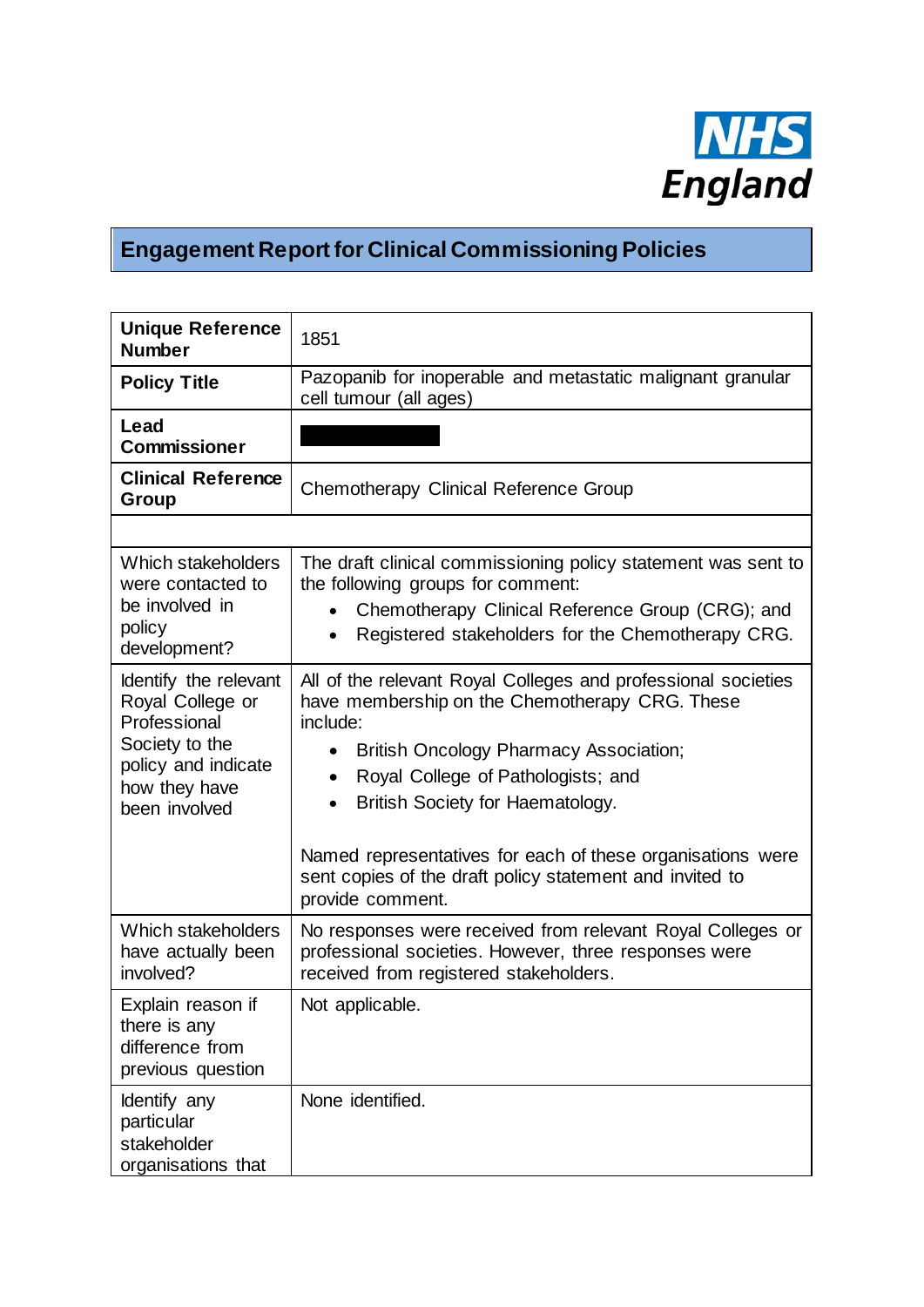| may be key to the<br>policy development<br>that you have<br>approached that<br>have yet to be<br>engaged. Indicate<br>why? |                                                                                                                                                                                                                                                                                                                                                                                                                                                                                                                                                                                                                                                                                                                                                                                                                                                                    |
|----------------------------------------------------------------------------------------------------------------------------|--------------------------------------------------------------------------------------------------------------------------------------------------------------------------------------------------------------------------------------------------------------------------------------------------------------------------------------------------------------------------------------------------------------------------------------------------------------------------------------------------------------------------------------------------------------------------------------------------------------------------------------------------------------------------------------------------------------------------------------------------------------------------------------------------------------------------------------------------------------------|
| How have<br>stakeholders been<br>involved? What<br>engagement<br>methods have<br>been used?                                | The draft policy statement was distributed to stakeholders<br>via email for a period of two weeks of stakeholder testing, in<br>preparation for public consultation.<br>Stakeholders were asked to submit their responses via<br>email, using a standard response and in line with NHS<br>England's standard processes for developing clinical<br>commissioning policies.<br>Stakeholder testing asked the following questions:<br>Do you support the proposals within the policy<br>statement?<br>Do you have any further comments on the proposal?<br>If Yes (to question 2), please describe below, in no<br>$\bullet$<br>more than 500 words, any further comments on the<br>proposed changes to the document as part of this<br>initial 'sense check'.<br>Please declare any conflict of interests relating to this<br>$\bullet$<br>document or service area. |
| What has<br>happened or<br>changed as a result<br>of their input?                                                          | No changes have been made to the policy proposition as a<br>result of feedback.<br>There were three responses to stakeholder testing, of which<br>two responses fully supported the policy proposition. The<br>remaining respondent queried why the policy was<br>proceeding for not routine commissioning given that the<br>evidence appeared to demonstrate some benefit and no cost<br>impact analysis appeared to be completed.<br>Decisions about whether an intervention should be routinely<br>available or not are made on the basis of clinical<br>effectiveness evidence, costs are not considered at this<br>stage. Following consideration of the available evidence, the<br>Clinical Panel determined that the use of pazopanib in this<br>indication was experimental and recommended that a policy<br>statement be developed.                       |
| How are<br>stakeholders being<br>kept informed of                                                                          | Stakeholders will be notified when the final policy proposition<br>is published.                                                                                                                                                                                                                                                                                                                                                                                                                                                                                                                                                                                                                                                                                                                                                                                   |